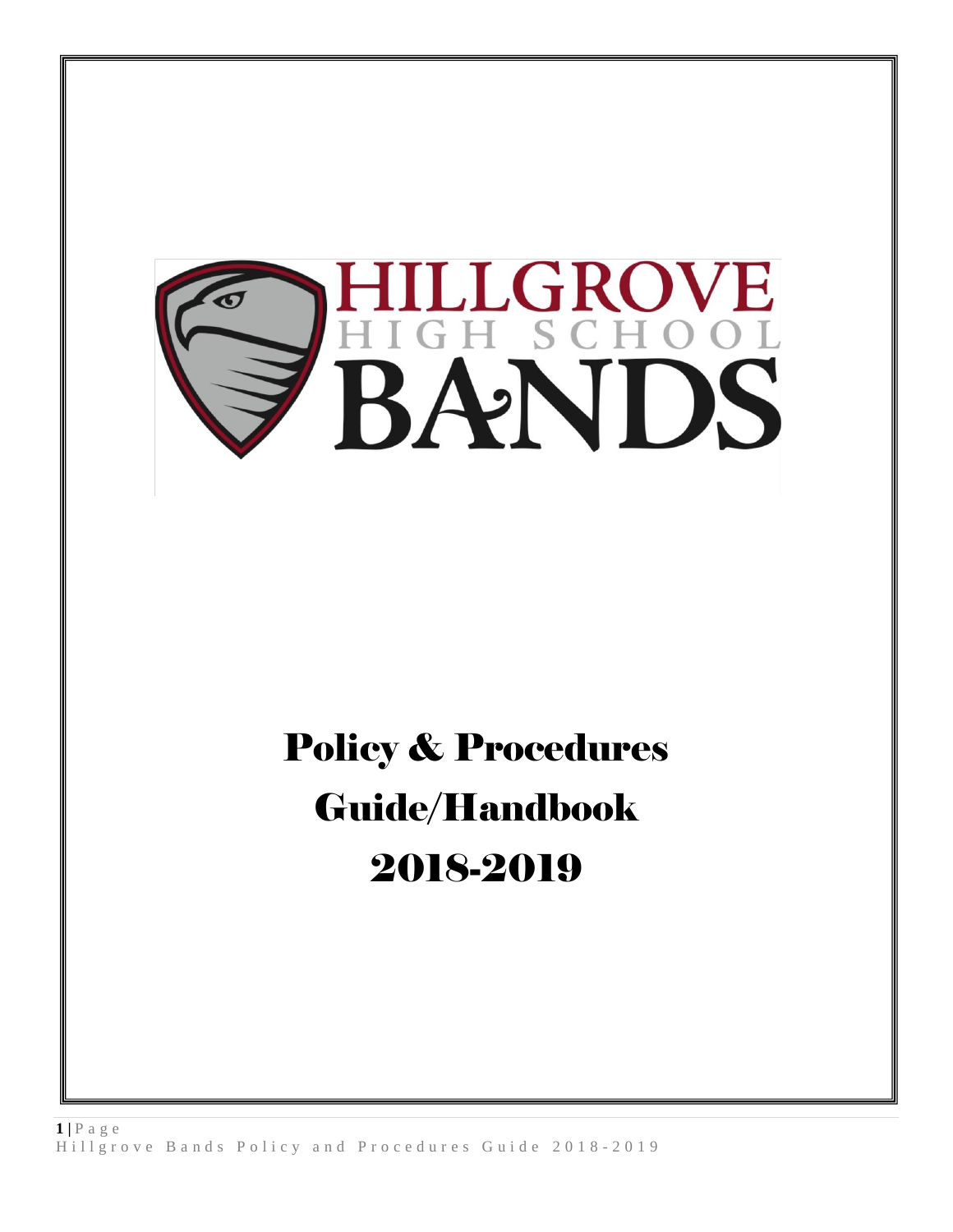

| <b>Section/Topic</b>                                               | Page |
|--------------------------------------------------------------------|------|
| (includes staff contact info)                                      |      |
|                                                                    |      |
|                                                                    |      |
| Fiscal Responsibilities, Good Standing Status, Senior Clearance  9 |      |
|                                                                    |      |
|                                                                    |      |
| Winter Guard, Drumline, and Other Information 12                   |      |
|                                                                    |      |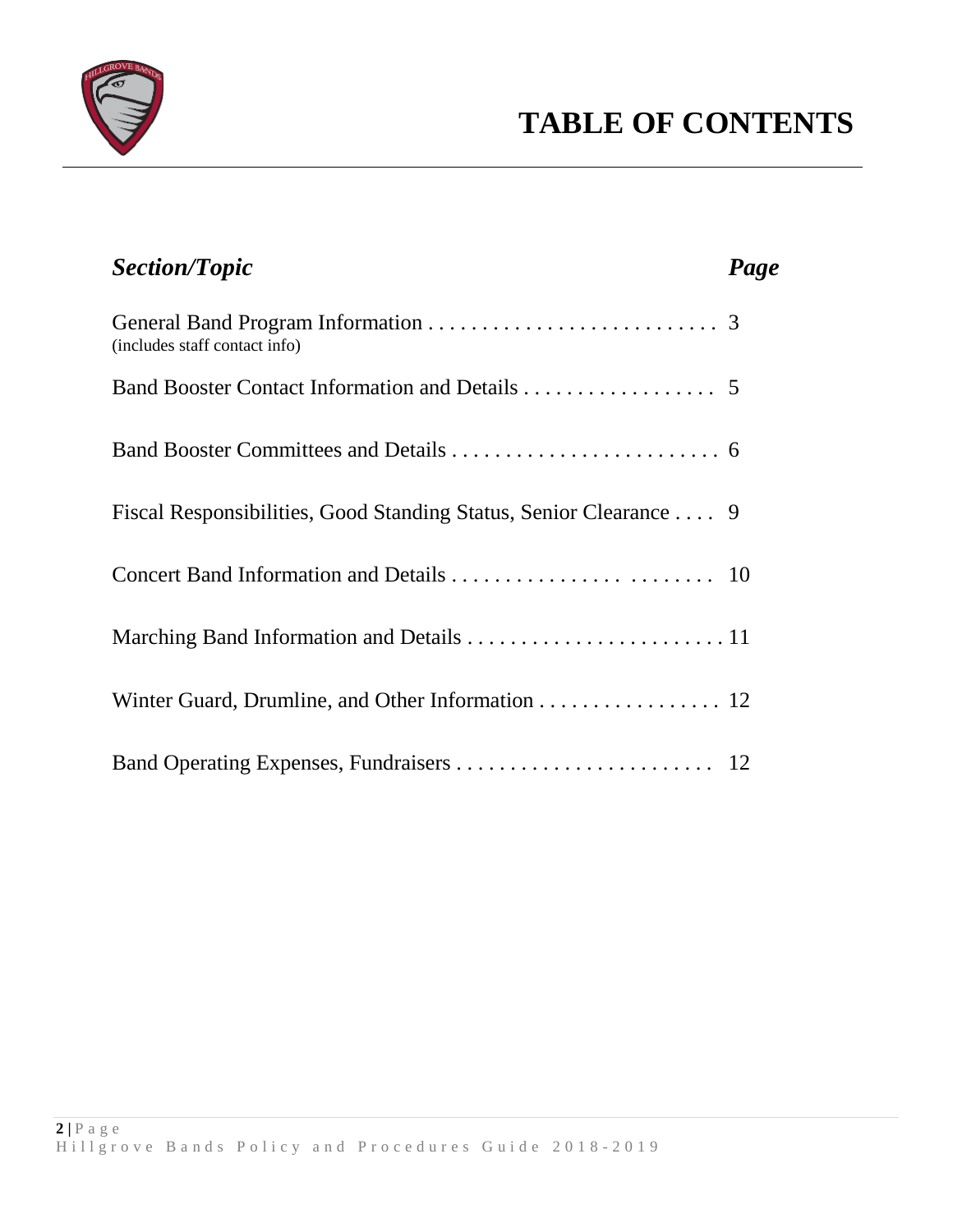

## **Hillgrove High School Bands General Band Program Information**

#### **Hillgrove Bands**

Established August 2006 as a new school, we began our commitment to excellence and support of our band students. We continue to grow, and as of this year we are the largest band program in Cobb County School District. With over 300 concert band students, as well as 25 color guard students, we boast over 325 students in our band program.

#### Physical Address:

4165 Luther Ward Road, Powder Springs, GA 30127 678-331-3962 [www.hillgroveband.com](http://www.hillgroveband.com/)

#### Band Directors:

Patrick Erwin, Director of Bands [hillgroveband@gmail.com](mailto:hillgroveband@gmail.com) Brianna Slone, Assistant Director of Bands [brianna.slone@cobbk12.org](mailto:brianna.slone@cobbk12.org) Bobby Crosby, Assistant Director of Bands [bobby.crosby@cobbk12.org](mailto:bobby.crosby@cobbk12.org)

#### Band Staff:

Chris Romanowski, Percussion Director [hillgrovedrums@yahoo.com](mailto:hillgrovedrums@yahoo.com) Bobby Crosby, Assistant Percussion [bobby.crosby@cobbk12.org](mailto:bobby.crosby@cobbk12.org) Mary Romanowski, Colorguard Director [hillgroveguard@gmail.com](mailto:hillgroveguard@gmail.com) Scott Beck, Artistic Director Megan Baker, Colorguard Assistant Lori Sweet, Operations Manager [hillgrovebandops@gmail.com](mailto:hillgrovebandops@gmail.com)

#### Communications: Website, Email, Facebook, etc

Communications are distributed often with supplemental information being provided as necessary. We work diligently to provide reminders and information regarding concert band, marching band, and a host of other opportunities for our band collective. The main band calendar is posted on the band website and is updated regularly. You have the option to sync to the calendar via Charms and we encourage you to do this so that any revisions or updated are automatically uploaded to your phone and/or device.

#### Mandatory Reporter Law:

Georgia law *§19-7-5(a)* mandates reports of suspected child abuse by school employees. Mandatory reporting of abuse is intended "to cause the protective services of the state to be brought to bear on the situation." and the law "shall be liberally construed so as to carry out the[se] purposes." All school district employees and volunteers under the law are mandatory reporters. Please review details/FAQ's on the CCSD website here: <http://www.cobbk12.org/childabusereport/>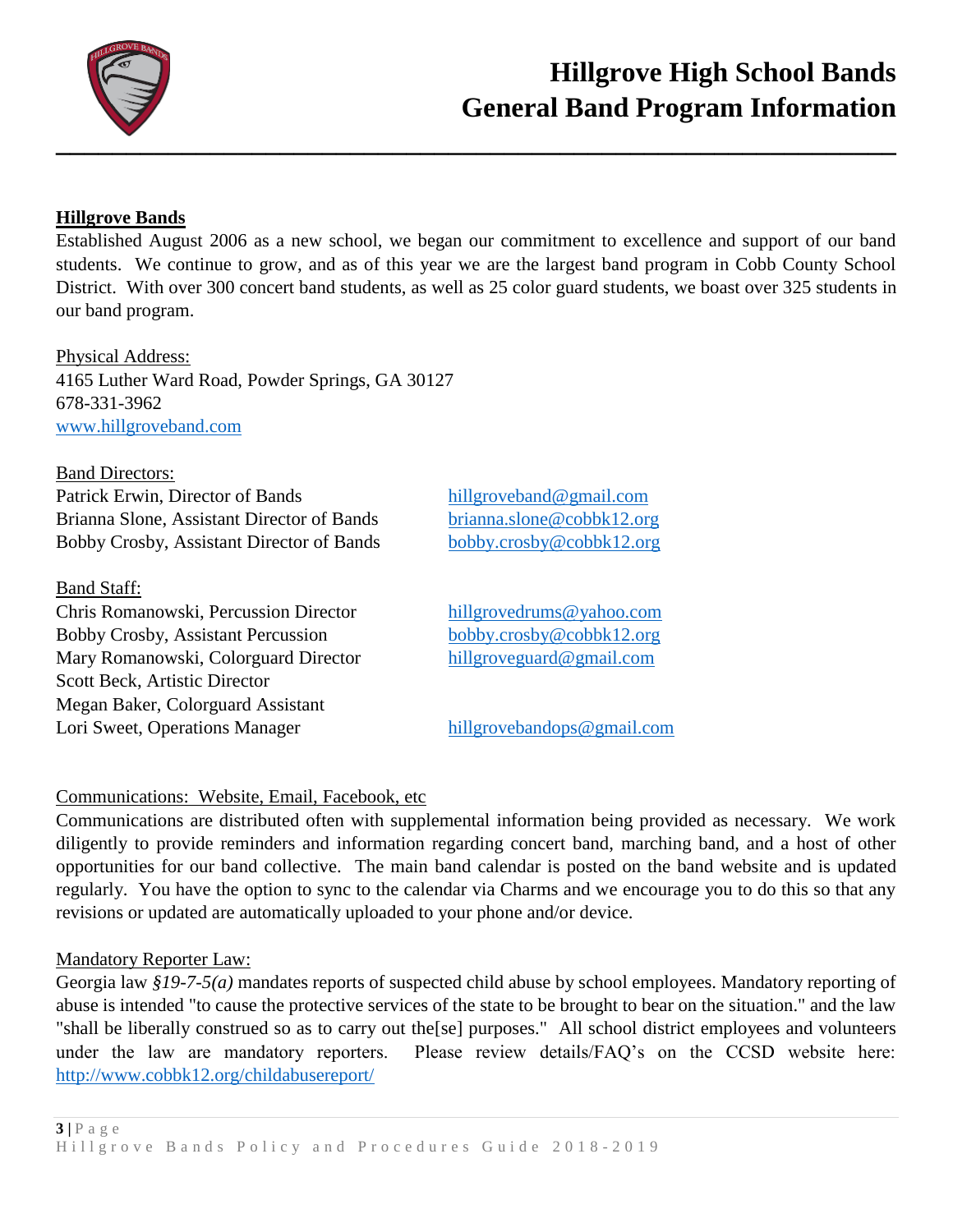#### Background Checks:

All chaperones, transportation crew, and other volunteers who are regularly with, or near, band students must fill out a background check form and go through the process with CCSD. For a form please see one of the Band Directors, Mrs. Sweet, or Chaperone Chair. Results are given to Mr. Erwin, and this information is kept confidential.

Booster Information and Policies per CCSD:

As a booster club operating in support of an activity on campus, we must comply with Hillgrove High School's Administration as well as Cobb County School District's rules and regulations. There is a host of information, forms, and responsibilities that our boosters are held accountable for.

CCSD's Booster Organization Resource Guide is online here: [http://www.cobbk12.org/centraloffice/studentsupport/CCSD\\_Booster\\_Resource\\_Guide.pdf](http://www.cobbk12.org/centraloffice/studentsupport/CCSD_Booster_Resource_Guide.pdf)

CCSD's Athletic page with other information is online here: <http://www.cobbk12.org/centraloffice/athletics/>

CCSD's District Administration Rule (LEC—R Booster Organizations) is online here: <http://www.cobbk12.org/centraloffice/adminrules/L/LEC-R.pdf>

Hillgrove High School's Booster Club Handbook is online here (2015-2016):

https://s3-us-west-2.amazonaws.com/sportshub2-uploads-prod/files/sites/376/2018/08/01122843/HHS-Booster-Club-Notebook-2018-19.pdf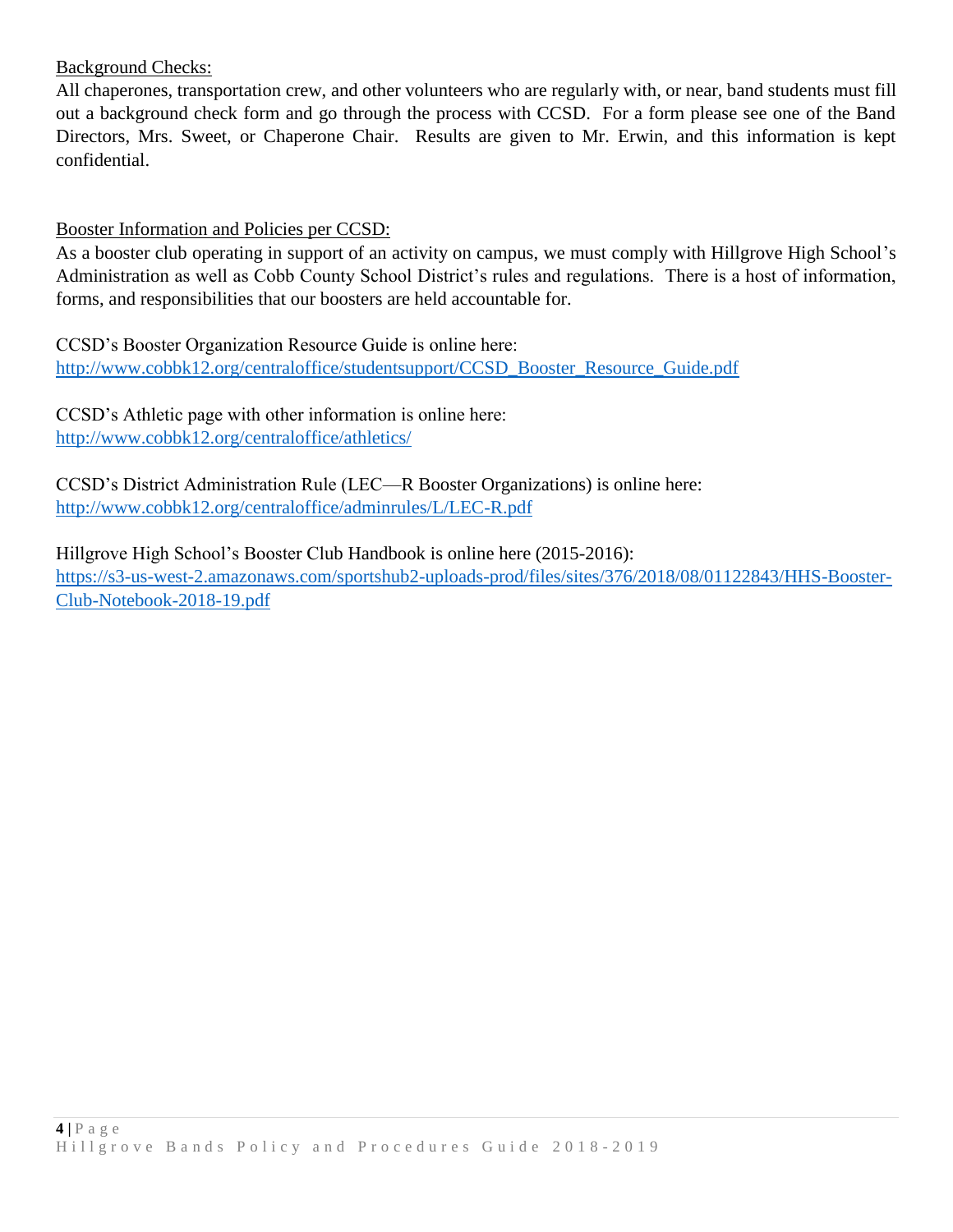

Our Band Booster was established the second year Hillgrove was open. Operating as a 501C3 nonprofit organization, our boosters are a critical pillar of support for our band program. The Booster Club operates under CCSD guidelines as well as Hillgrove High School Booster rules and regulations. The Boosters are here to "boost" our program by providing financial support, as well as chaperones, committee chairs, officers and numerous volunteers, to ensure the band program can provide a positive experience and opportunity for all of our band students.

#### *Mailing Address: Hillgrove Band Boosters, 3600 Dallas Highway, Suite 230-155, Marietta, GA 30064*

| Officers:                                     |                                |
|-----------------------------------------------|--------------------------------|
| Alison Barber, President                      | hillgrovebandpres@gmail.com    |
| Rebecca O'Kelley, VP of Fundraising           | fundraisinghbba@gmail.com      |
| Kathy Layberger, VP of Finance                | hbbafinance@gmail.com          |
| Amy Smith, VP of Special Events               | hbbaevents@gmail.com           |
| Suzanne Baseman, Treasurer - Accts Receivable | hbbatreasurerAR@gmail.com      |
| Jason O'Kelley, Treasurer – Accts Payable     | hbba.acctspay@gmail.com        |
| Debbie Heininger, Secretary                   | hbba.sec.hospitality@gmail.com |

Our Team Leaders this year (details/contact info located on our website):

| Debbie Heininger & Rebecca O'Kelley    |
|----------------------------------------|
| Kyle Smith                             |
| <b>Bobby Barber</b>                    |
| <b>Scott Miller</b>                    |
| Marching Band – Anne $\&$ Devin Gordon |
| <b>Becky Grove</b>                     |
| Jeremy Waite                           |
| Leanne Sheffield & Penny Boyett        |
| Lisa Krusemark                         |
| Karen Hodges                           |
| Michele Arrowood                       |
|                                        |

#### Booster Meetings:

Band Booster Meetings are held quarterly, and we have at least 4 scheduled throughout the year. Important information is shared at these meetings including financial updates, special announcements, current & upcoming events, committee chair updates, as well as other information. It is important to attend these meetings so that you know what is happening in your band program.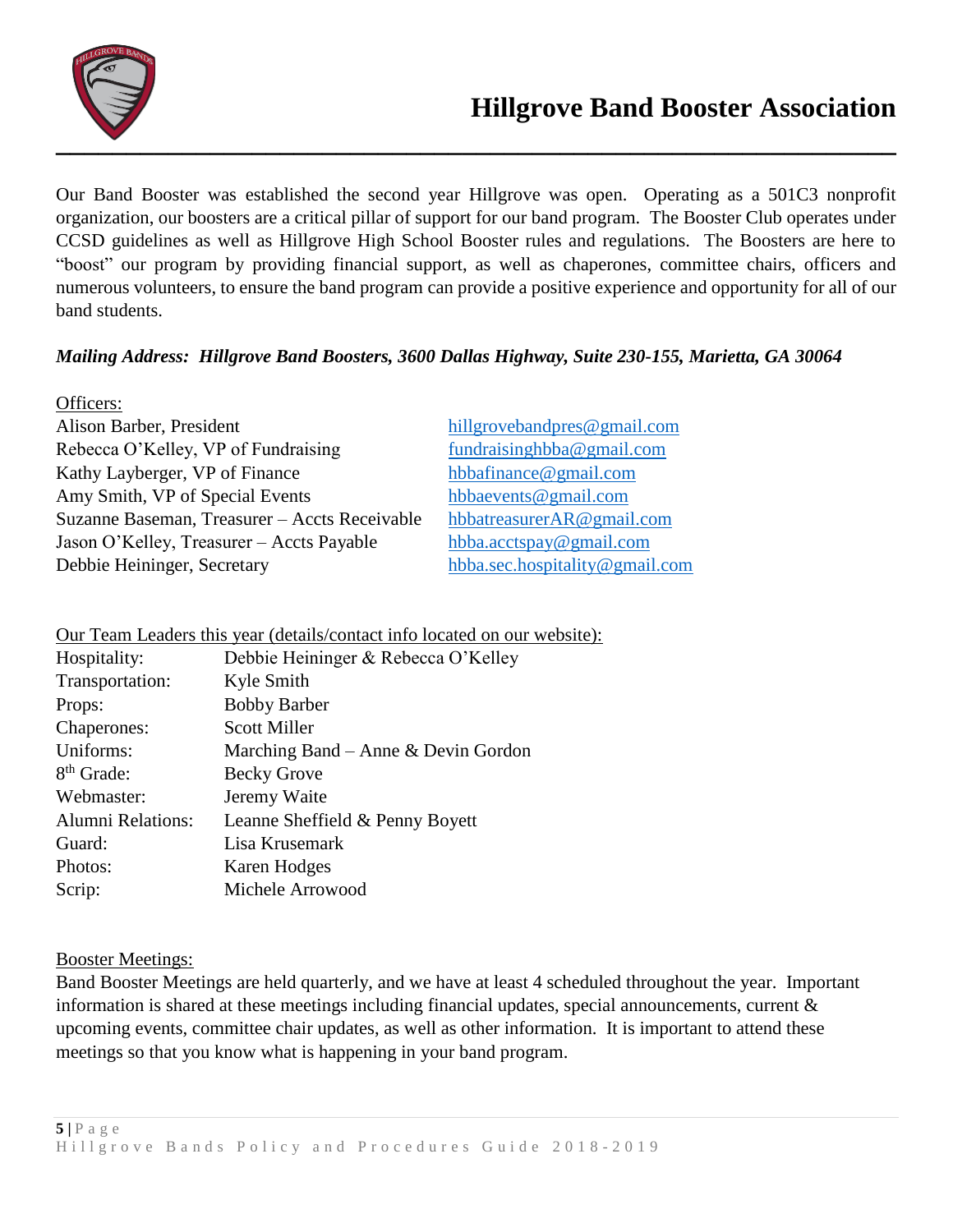#### **Booster Parent meetings for 2018-19:**

August 13, 2018 at 6:30 pm September 18, 2018 at 6:30 pm

January 15, 2019 at 6:30 pm April 23, 2019 at 6:30 pm

Additional meetings can be called/scheduled if needed.

#### **Band Booster Committees:**

Parents who serve as Team Leaders, and who serve on these teams as volunteers, are a critical part of our program. We require many hands to ensure our band program has the support it needs. Our main team groups are listed below, with a description of what each one is responsible for. This information can be revised as needed to continue supporting our active program.

#### *Hospitality:*

Our hospitality team handles a variety of services and events each year. They plan over the summer to prepare schedules and dinners for summer band camp, Friday meals (football game day), and assist with marching band competition meals. They also help with meals for concert band camp (held in February), and LGPE when needed due to our performance schedule (held in March). Sometimes there are special hosting opportunities or celebrations throughout the year as well. This committee begins preparing in the summer and works continuously throughout the year as needed.

#### *Transportation:*

Our transportation team begins planning over the summer for the upcoming marching band season and will also assist with special events and concerts throughout the year including moving equipment for LGPE (in March) and for our spring concert in May (at The Mable House). This committee will move/set up equipment for marching band for home football games, move equipment needed for away football games, load and unload the semi-trailer for marching band competitions, and will also assist with other events as needed for the band program throughout the year.

#### *Chaperones:*

Our chaperone chair works all year to support our band program. They will train new chaperones, manage signups for help with marching band practices throughout the season, provide chaperones for every football game (sign-ups taken from the group for this), provide chaperones for marching band competitions (chosen by chair and band directors), and also provide chaperone team support for our concert band camp in February, chaperones for LGPE in March, and support of any other special events where chaperones are needed to help us with students. Our chaperone group is a great group of band parents who we rely on to help us keep our students safe.

#### *Uniforms:*

Marching Band – our marching band uniform team will outfit the marching band students during summer band camp, and will tag and process uniforms for students to wear. Chair and committee members will pull out uniforms on Fridays before football games for students to dress, help students with any uniform needs they have, handle disbursement of gloves (and maintain record for student account billing of them), and ensure spare uniform parts are available for competitions that will travel with us. The leader will also head up a schedule and help with washing of uniforms regularly throughout the season, and again post-season so that uniforms can be placed back into storage for next year's season.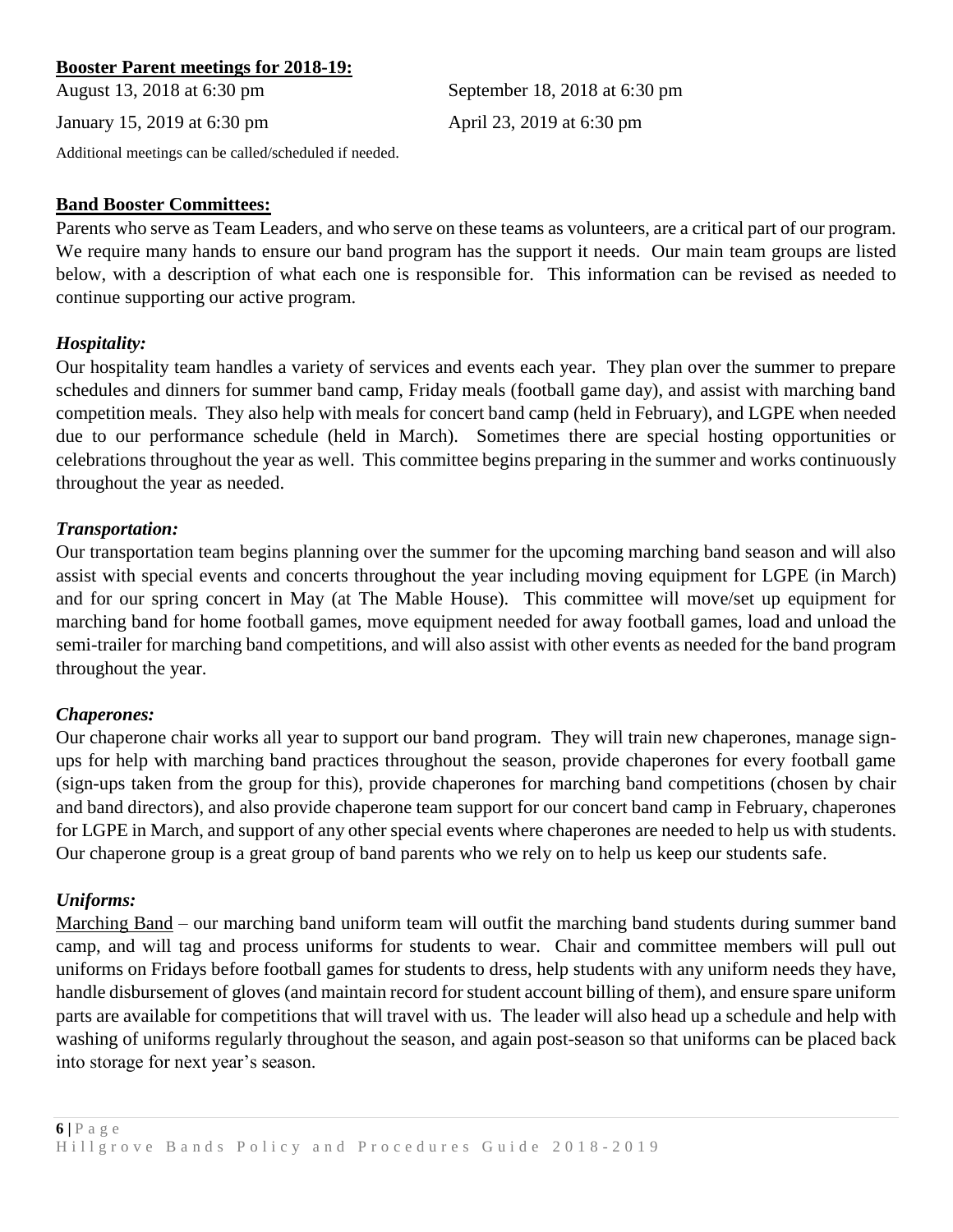#### *8 th Grade Coordinator:*

This leader will coordinate and be onsite for "Band Aids" (football games), as well as coordinate 8<sup>th</sup> grade night. Both activities are held during marching band season. Having 8<sup>th</sup> grade students join us as a "Band Aid" gives them an opportunity to see what it's like to be in our marching band, and they will also help with items for the band throughout the evening.  $8<sup>th</sup>$  Grade Night is a special event whereby we invite these students to join us for a specific football game night and have pizza with us before the game, receive a special t-shirt, and network with our awesome band students. Schedule and sign-ups for both of these opportunities are provided early in our marching band season to the 8<sup>th</sup> grade band directors at Lovinggood and Lost Mountain, and also distributed to the parents who are included in the Charms database.

#### *Band Banquet:*

Held at the end of the school year in May, our band banquet is a well-attended event where we have dinner, awards are given, staff is introduced, and the next year's marching band show is announced. Our seniors are given a tribute and recognized for their tenure in our program. It's a great event where we celebrate all the accomplishments for our year together. Leader will book facility, recruit parents to help, ensure invitations are printed and distributed to students, staff, and special guests, and plan the menu and other items needed for this special night. A committee of band parents will help support the chair, especially for setup, cleanup and checkin.

#### *Webmaster:*

Updates and posts/changes will be made to our band website as needed. Most work is accomplished over the summer, and regular updating happens as needed throughout the year. Our current band website is setup in WordPress, and the Charms calendar is updated by our band directors and/or our Operations Manager.

#### *Alumni Relations:*

Updates and keeps our band alumni in the loop and encourages them to stay in touch (and involved!). Band alumni includes our previous band parents, as well as our band students. This group runs our cookout at the end of summer band camp including setup, cooking hot dogs, and running the food for the evening. We also ask them to help us with the drink booth at Taste of West Cobb, and encourage them to attend football games, competitions, and concert band performances throughout the year. Having band alumni support helps build our program so that we are strong and have that extra layer of support that is sometimes needed. Once a band parent, always a band parent!

Other teams are added, or current ones are revised, each year based on the need we anticipate to support our growing band program. We encourage our band parents to be active and help us by volunteering. It's a great way to make friends, get to know fellow band parents, and understand all the things we do each year.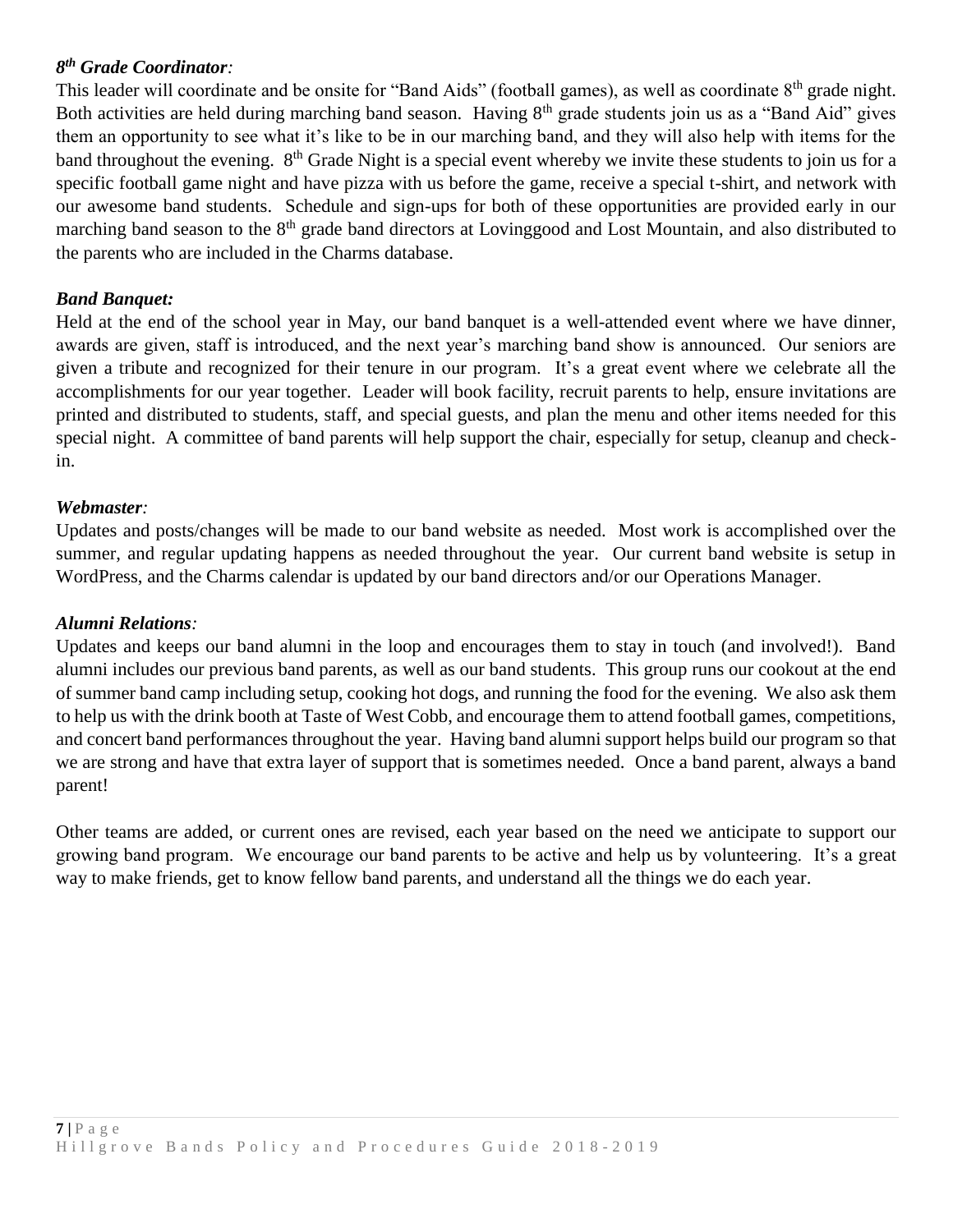#### **Fiscal Responsibilities and Information**

Hillgrove Band Boosters Association, Inc. is a registered 501C3 nonprofit with the IRS, and is incorporated and registered in Georgia with the Secretary of State's Office. We are a band booster group that works to "boost" our band program by providing both financial and physical assistance to the program. The booster club works directly with the band directors, at their direction, and under the guidelines of Cobb County School District and Hillgrove High School Administration.

Our main operating year runs from June  $1<sup>st</sup> - May 31<sup>st</sup>$ , which is our fiscal year with the IRS, our budget year, as well as the term of office for elected officers and appointed committee chairs. For additional information please see our bylaws, which are posted on our website at [www.hillgroveband.com](http://www.hillgroveband.com/) or contact an officer for additional information.

June is our transition month to close out the previous year and reset information for the upcoming year. We strive to complete year-end by mid-June so that we can upload incoming freshmen information and ensure proper information is posted on student ledgers for correct tracking of funds.

Our budget is adopted by our band membership at the spring HBBA meeting and financial updates and details are shared at each HBBA general meeting throughout the year. If, at any time, you have questions or concerns please contact either our booster president and/or treasurer to schedule a meeting.

#### **Good Standing Status**

To have an opportunity to participate in elective trips and events that are over and beyond classroom work and required performances, band families are expected to be in "good standing" status with our boosters. This means concert band fees, marching band fees, and any outstanding charges owed are current with our booster organization.

#### **Senior Clearance**

At the end of the year, seniors must be cleared for graduation. To be cleared, students must return county owned equipment/instruments, and be financially cleared with our boosters (no outstanding funds due for payment of items received), as well as any other mandated requirements per CCSD/Hillgrove High School. The band directors are responsible for senior clearance, and any outstanding items for students will be given to these families several days prior to the deadline.

#### **\*\*\*\*FRANCE TRIP – Important Details**

This is a trip year for us which means we will march in additional parades and also have after-school rehearsals starting by January to prepare. Optional trips, such as this one, are at the expense of the student. Students who are signed up and paid to travel on optional trips are required to be "in good standing" to be cleared to participate. This means all concert and marching band fees are paid, and there is no outstanding balance due to our band boosters. This requirement helps us protect the integrity of our band booster and the fiscal accountability they have for our program.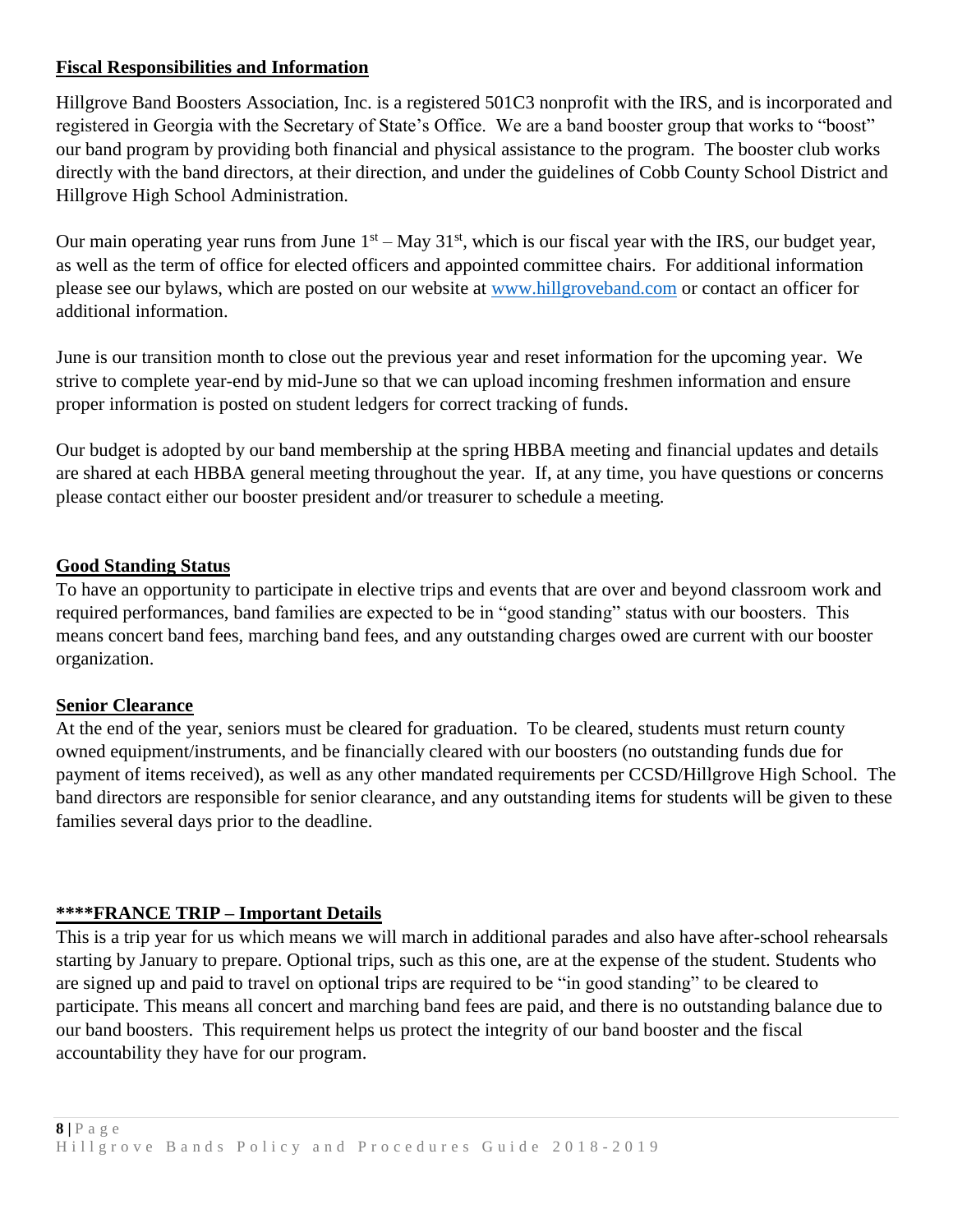### **CONCERT BAND INFORMATION:**

This year we will provide 4 concert bands for our students throughout the school day. They are:

| 1 <sup>st</sup> block: | Symphonic II        |
|------------------------|---------------------|
| 2 <sup>nd</sup> block: | Symphonic I         |
| 3 <sup>rd</sup> block: | Wind Symphony       |
| 4 <sup>th</sup> block: | <b>Concert Band</b> |

#### Concert Band Fees:

Concert band fees are collected from every band member's family to help offset the band operating costs that are not covered by the school district. Each band family is automatically a member of the Hillgrove Band Booster Association.

Fee Schedule:

| Fall 2018   | Due by September $1st$ |
|-------------|------------------------|
| Spring 2019 | Due by February $1st$  |

\*Please see your class syllabus for the specific details of how much your concert band fees are. Each band has different specifications and amounts due.

Fees for Fall semester pay for costs associated with class that covers music, instrument repairs, payroll for support staff, sectional coaches, and many other expenses the school district does not financially cover.

Fees for Spring semester pay for costs associated with concert band camp in February (mandatory for all concert band students), staff, spring concert expenses (The Mable House concert), as well as many other expenses the school district does not financially cover.

#### Concerts:

There are concerts throughout the year and they are a mandatory part of concert band class. The schedule is posted online on our Charms calendar. There are typically a couple of concerts during Fall Semester which includes our big winter concert in December, and 2 during Spring Semester which includes LGPE in March and our final special concert in May. If you have difficulty making any of these concerts, please contact the band director.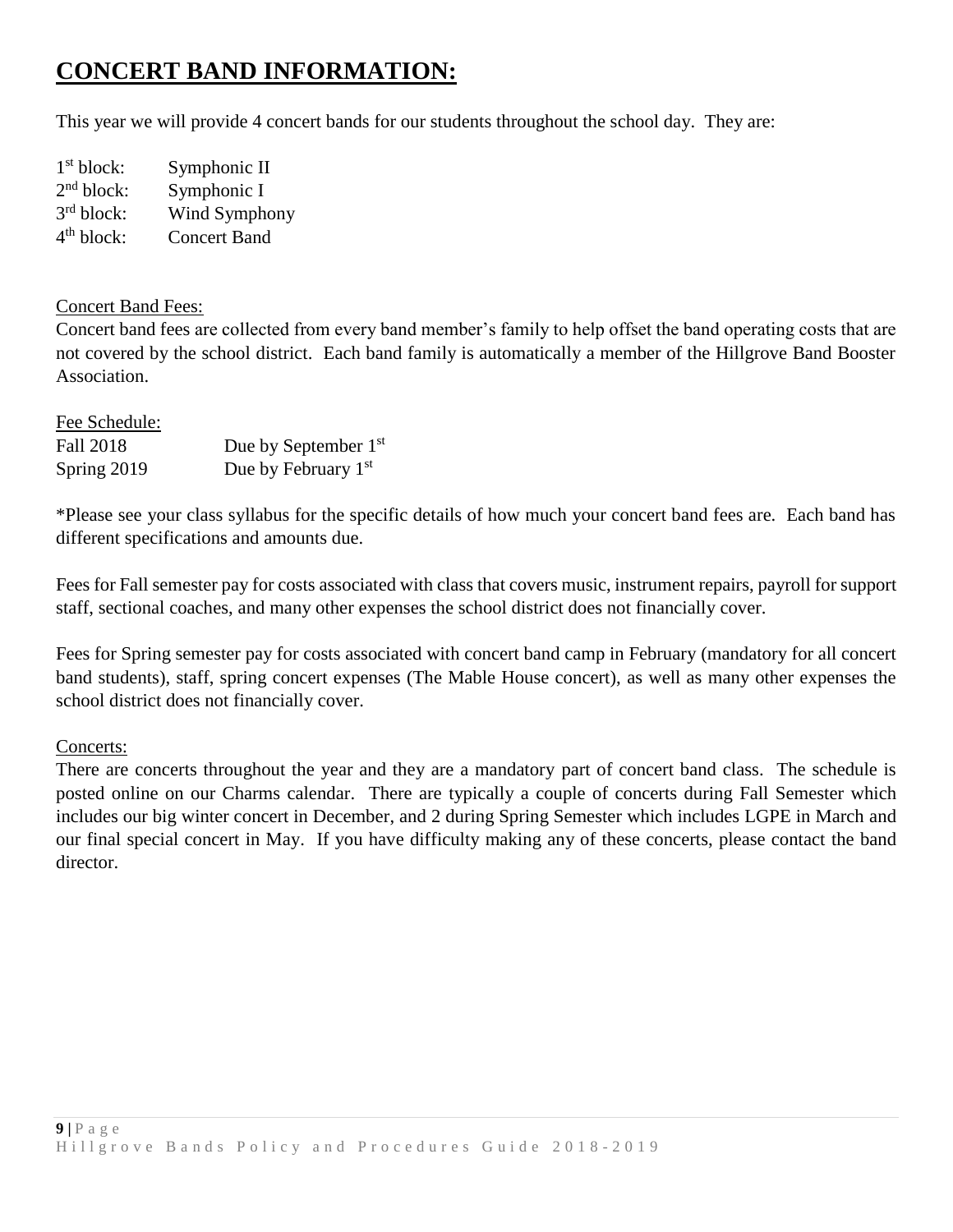## **MARCHING BAND INFORMATION:**

The Hillgrove Marching Band is an extracurricular activity that performs at all football games, as well as marching band competitions (and periodically parades or other special events). Practice and competitions are mandatory, and if any marching band activities are missed, a request to be excused must be submitted (this includes illness – form is online). Any unexcused absences result in consequences that are left to the discretion of the band directors.

A marching band contract (commitment form) must be filled out and submitted by the end of spring band camp, along with a \$200 deposit. Fee schedule for marching band is:

\$200 due by end of spring camp \$200 due by end of June \$200 due by end of July \$200 due by end of August \$200 due by end of September \$1,000 total due\*

If you need financial assistance, please fill out that portion of the commitment package and submit as soon as possible (due by end of spring band camp 2018). Decisions regarding financial assistance are at the discretion of the band directors.

Other information contained in the marching band package include attendance policy, required items for marching band (blacks, MTX's, etc.), attendance consequences, rehearsal/performance schedule, band fee schedule, projected fundraisers, and necessary forms that must be completed.

Marching band students will wear uniforms at most football games (we attend and play at all games including playoff games), competitions, and any other formal activities added to the schedule. Uniforms are assigned and remain at school. There is no eating in uniform – only water is allowed.

The 2018-19 Marching Band Competitions include:

| October $6th$  | <b>JSU BOA</b>                | JSU Campus, AL   |
|----------------|-------------------------------|------------------|
| October $15th$ | Cobb Marching Band Exhibition | McEachern HS     |
| October $20th$ | Georgia State Competition     | Downtown Atlanta |
| October $27th$ | Bands Of America - Atlanta    | McEachern HS     |

Marching band is an extra-curricular activity and therefore all CCSD rules and policies are in force to govern students. Any behavior issues or other problems will be handled by the band director/school administration.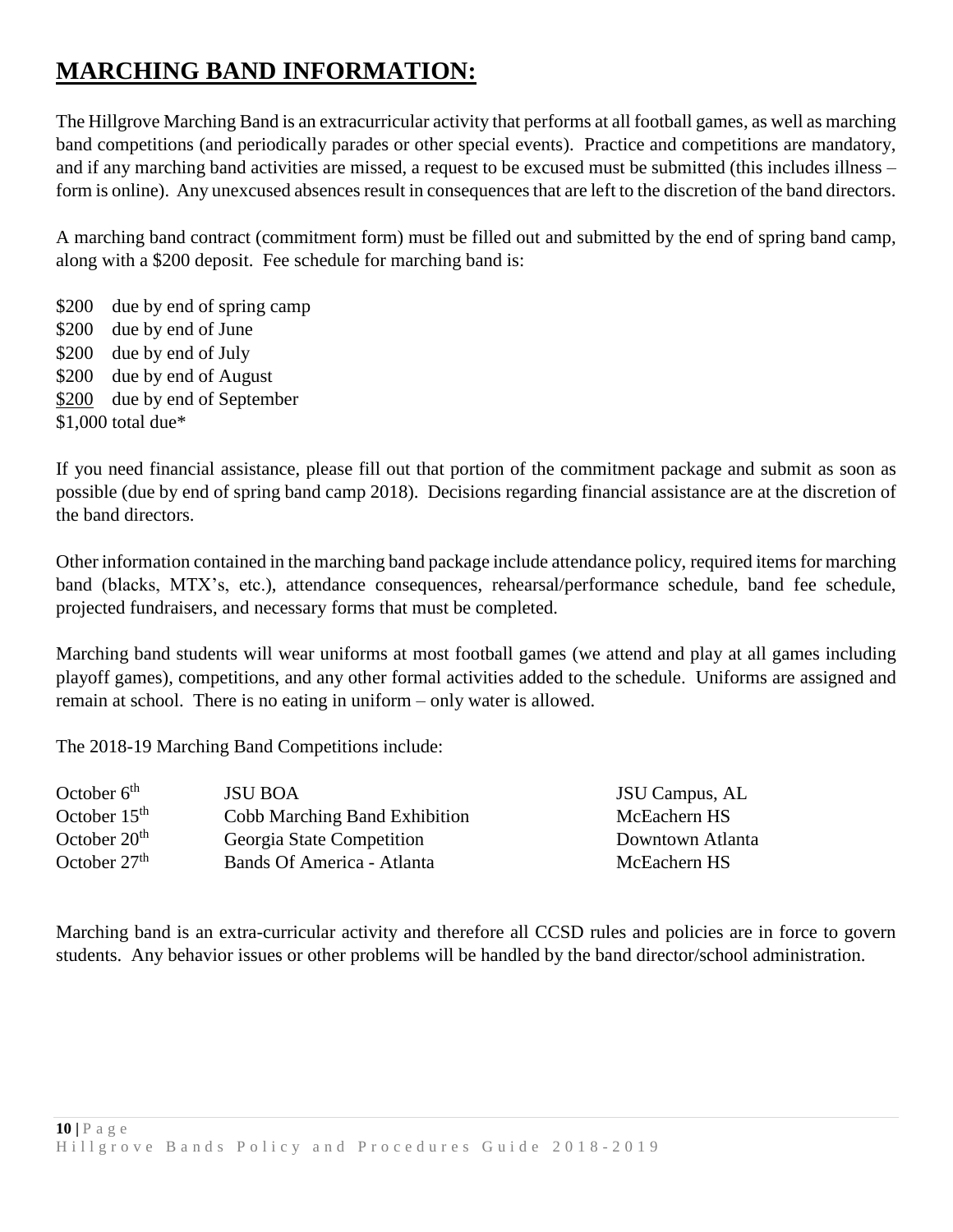#### **WINTER GUARD:**

Winter guard is an extra-curricular activity for our guard students, and tryouts are typically held in November (once marching band competitions are complete). Practice begins in December, and the season begins January/February. SAPA Championships are typically end of March/beginning of April, which concludes the season. This is an indoor guard activity for winter, and many of our color guard students also participate in winter guard. There are practices in the evening during the week and competitions are normally on Saturdays.

Typical fees are \$750 per year, with a fee schedule of:

| December | \$200 (with commitment contract) |
|----------|----------------------------------|
| January  | \$200                            |
| February | \$200                            |
| March    | \$150                            |
|          | \$750 Total Due                  |

#### **PERCUSSION AND DRUMLINE:**

Percussion and drumline groups practice throughout the year, and this schedule is set by our percussion director. Most practices occur on Tuesday and Thursday evenings, and a commitment is needed to be included in these groups.

There are sometimes other opportunities for these groups to perform throughout the year. Our drumline has performed at the Cobb Schools Foundation Golf Tournament for opening ceremonies, the Teacher of the Year breakfast, and also was awarded  $3<sup>rd</sup>$  place in the Atlanta Falcon's drum-off in 2014 and 2016.

#### **OTHER INFORMATION**

We have a large band program with a challenging schedule. We work hard to communicate regularly and share information as much as possible. There are many opportunities to help, lots of fundraising activities to participate in to help offset band fees (for both concert and marching bands).

#### **Communications:**

We use Charms to keep track of students in our program. This also allows us to have a database so that we can share communications, emails, newsletters and special announcements with everyone as needed. Our boosters send out information regularly, and our band directors use this to inform students and parents of any important information that needs to be shared. Please ensure your information is complete so that you are included and receive what is distributed.

We also use Facebook and have a closed Hillgrove Band Facebook group – as well as a Guard group, and groups for our student leadership. If you are on Facebook, please send a friend request for the Directors to add you. Our main Hillgrove Band Facebook page is "*Hillgrove High School Bands*" and our main Hillgrove Guard page is "*Hillgrove High School Color Guard and Winter Guard*".

"*Remind 101*" is a texting program the directors use to send out last minute info including returning to school from football games, marching band competitions, and other events throughout the year. Make sure you sign up! Info/details are distributed by the Directors at the beginning of the school year. If you need this information, please contact a band director.